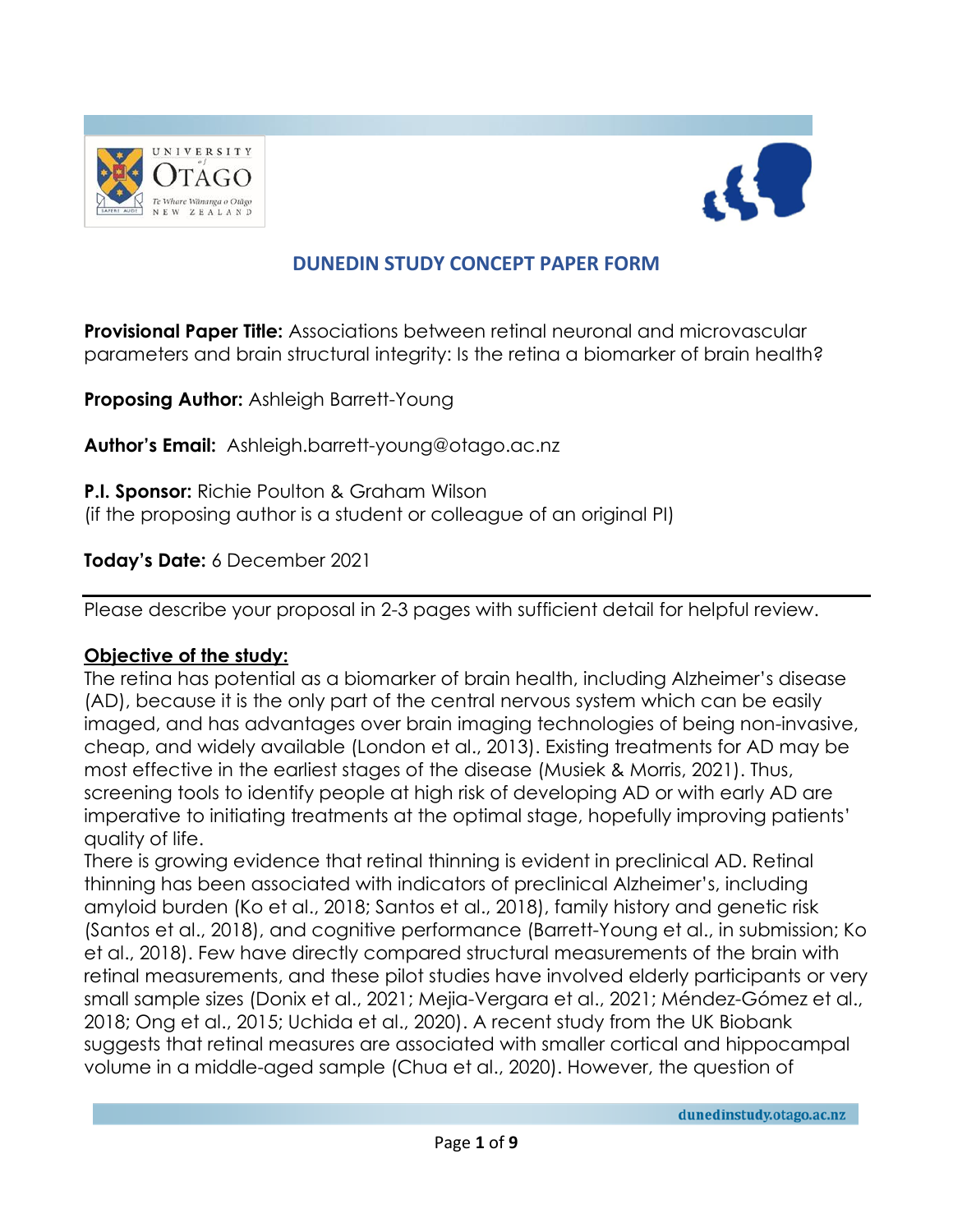whether retinal thinning is associated with brain structure in the decades before an Alzheimer's diagnosis remains.

Thus, the objective of this study is to investigate whether the retinal neuronal and microvascular structures are associated with structural brain integrity, determined using neurostructural measurements acquired from MRI.

We hypothesise that thinner retinal nerve fibre layer (RNFL), ganglion cell layer (GCL), and lower vessel density (VD) will be associated with higher brainAGE, indicating more advanced brain ageing. In addition, we hypothesise that thinner RNFL, and GCL, and lower VD will be associated with smaller cortical surface area, lower cortical thickness, and lower grey matter volumes, particularly in areas known to be affected in AD (i.e. the hippocampus).

Note that RNFL and GCL are measures of neuronal thickness, and VD is a measure of the amount of microvasculature in the retina.

## **Data analysis methods:**

As OCT and MRI data were collected at age 45 only, this will be a primarily crosssectional study. The first stage of analysis will involve using regression to test for associations between OCT variables and brainAGE, a composite measure of structural brain integrity. Posthoc analyses based on these initial findings will be conducted to investigate any associations between cortical thickness, surface area, grey matter volume, and white matter hyperintensities with OCT variables, to determine if specific structural features may have a larger contribution than others towards any overall association.

All models will be adjusted for sex and other physiological covariates, e.g. ocular (intraocular pressure, axial length, optic disc size, signal strength), cardiovascular (BMI, mean arterial blood pressure, smoking), and potential MRI confounders (total brain volume, intracranial volume, and/or cerebrospinal fluid volume). A false discovery rate procedure will be used to correct for multiple comparisons.

## **Variables needed at which ages:**

- Retinal variables (obtained via optical coherence tomography [OCT] and optical coherence tomography angiography [OCTA] at phase 45):
	- o Retinal nerve fibre layer (RNFL)—average, all quadrants.
	- o Ganglion cell layer (GCL)—average, all segments.
	- o Vessel density (VD)—full mean, all segments.
	- o Ocular covariates:
		- **Intraocular pressure**
		- **Axial length**
		- Optic disc size
		- OCT/OCTA scan signal strength
- Structural brain variables (obtained via magnetic resonance imaging [MRI] at phase 45):
	- o Cortical thickness—whole brain and regional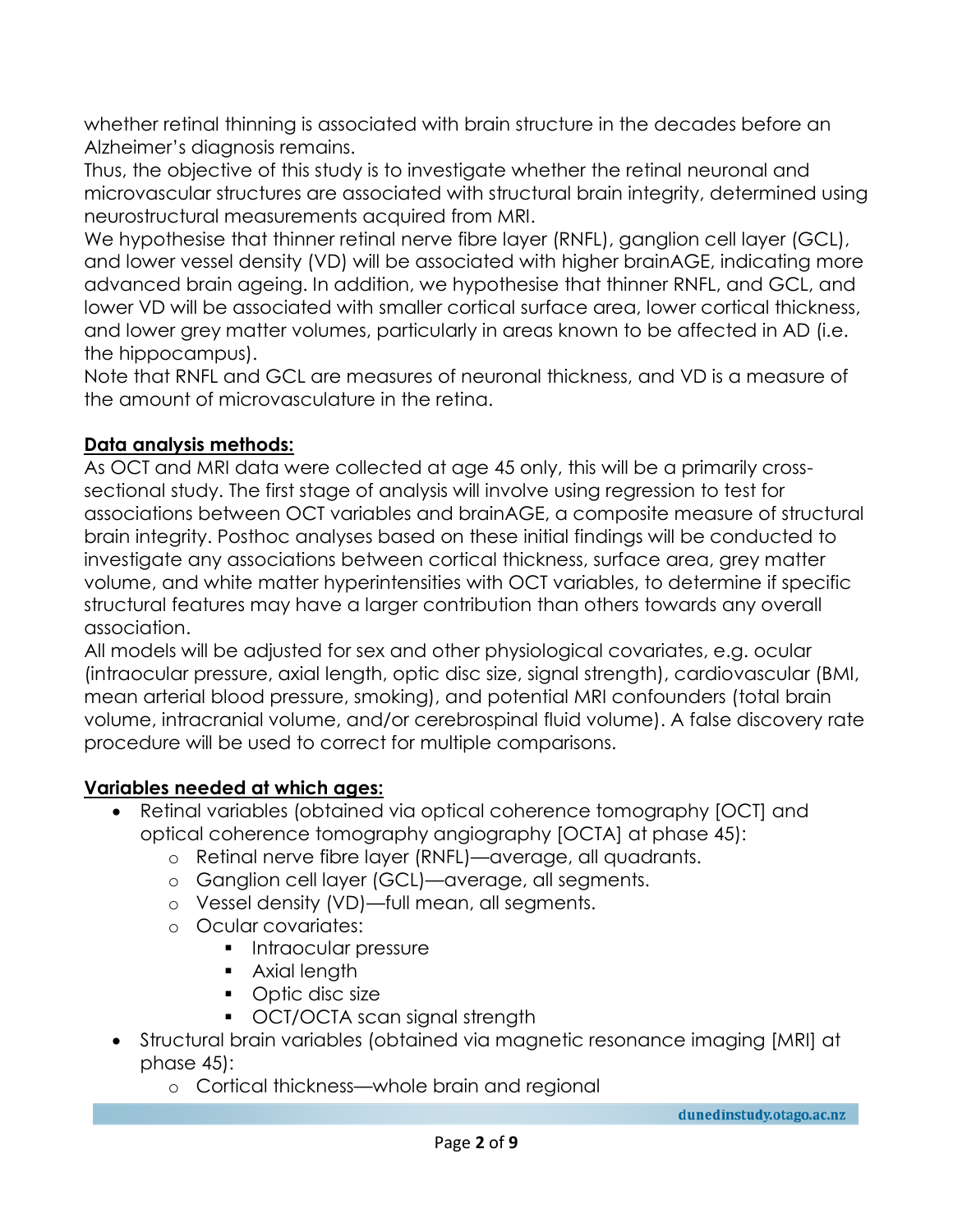- o Surface area—whole brain and regional
- o Subcortical volume—all areas, incl. hippocampus
- o White matter hyperintensity volume
- o brainAge
- o MRI covariates:
	- **Total brain volume**
	- **Intracranial volume**
- Potential covariates:
	- o Sex
	- o Cognitive decline (ages 7, 9, 11 to age 45; residualised IQ change)
	- o IQ variables from ages 7, 9, 11, and 45—FSIQ and indices.
	- o BMI (age 45)
	- o Mean arterial blood pressure (age 45)

### **Significance of the Study (for theory, research methods or clinical practice):**

Retinal imaging technologies have a huge potential as a biomarker of preclinical AD, and as a potential predictive tool for conversion from mild cognitive impairment to AD (Ng et al., 2021). However, while artificial intelligence and machine learning research using retinal imaging is progressing at a rapid pace, there remain several questions about the relationship between the retina and the AD-affected brain. The majority of research in this area has investigated people with established AD, largely in cross-sectional case-control studies. The clinical utility of retinal imaging, however, is in the preclinical stages, before symptoms progress to the level where daily living is affected and irreversible neurological damage has occurred. Comparisons between OCT/A and MRI measures have been lacking due to the practicalities and costs of these technologies, so here we have a unique opportunity to investigate the associations between the retina and structural brain data in a well-characterised cohort, where we can also control for various other risk factors if required. The overarching goal of this project is to provide evidence for the potential of OCT/A as a clinically-useful screening tool for identifying those at risk of developing AD and for monitoring disease progression. These findings will hopefully inform applications to improve screening of AD risk at an early stage of the disease and to ensure equitable access to such screening through the use of existing retinal imaging technology. OCT/A technology is already widely available in regional clinics, as well as urban hospital settings, and increasingly available in retail optometrists. Work is progressing on using OCT/A images in artificial intelligence/machine learning applications for the diagnosis of AD, and manufacturers of commercial ophthalmology imaging tools are likely to implement models into their devices when evidence on a model's efficacy is clear. Potential incorporation of machine learning into OCT/A technology would widen the availability of retinal AD screening to regional populations, as well as other marginalised groups in Aotearoa, such as Māori and Pasifika.

## **References:**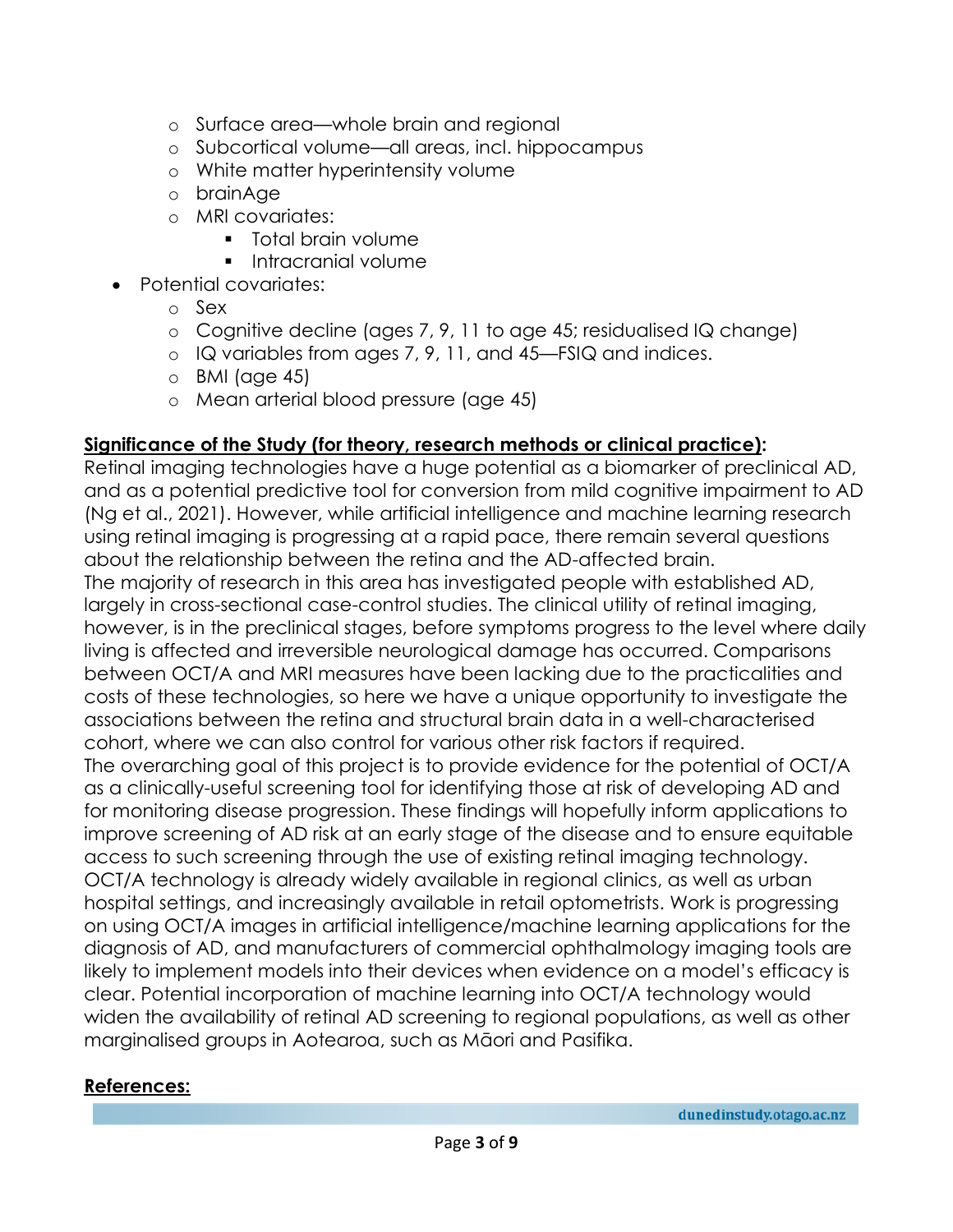- Barrett-Young, A., Ambler, A., Cheyne, K., Guiney, H., Kokaua, J., Steptoe, B., Tham, Y. C., Wilson, G. A., Wong, T. Y., & Poulton, R. (n.d.). Associations between retinal nerve fibre layer and ganglion cell layer and cognition from childhood to middle age. *Manuscript Submitted for Publication*.
- Chua, J., Hu, Q., Ke, M., Tan, B., Hong, J., Yao, X., Hilal, S., Venketasubramanian, N., Garhöfer, G., Cheung, C. Y., Wong, T. Y., Chen, C. L.-H., & Schmetterer, L. (2020). Retinal microvasculature dysfunction is associated with Alzheimer's disease and mild cognitive impairment. *Alzheimer's Research & Therapy*, *12*(1), 161. https://doi.org/10.1186/s13195-020-00724-0
- Donix, M., Wittig, D., Hermann, W., Haussmann, R., Dittmer, M., Bienert, F., Buthut, M., Jacobi, L., Werner, A., Linn, J., Ziemssen, T., & Brandt, M. D. (2021). Relation of retinal and hippocampal thickness in patients with amnestic mild cognitive impairment and healthy controls. *Brain and Behavior*, e02035. https://doi.org/10.1002/brb3.2035
- Ko, F., Muthy, Z. A., Gallacher, J., Sudlow, C., Rees, G., Yang, Q., Keane, P. A., Petzold, A., Khaw, P. T., Reisman, C., Strouthidis, N. G., Foster, P. J., Patel, P. J., & for the UK Biobank Eye & Vision Consortium. (2018). Association of retinal nerve fiber layer thinning with current and future cognitive decline: A study using optical coherence tomography. *JAMA Neurology*, *75*(10), 1198–1205. https://doi.org/10.1001/jamaneurol.2018.1578
- London, A., Benhar, I., & Schwartz, M. (2013). The retina as a window to the brain— From eye research to CNS disorders. *Nature Reviews Neurology*, *9*(1), 44–53. https://doi.org/10.1038/nrneurol.2012.227
- Mejia-Vergara, A. J., Karanjia, R., & Sadun, A. A. (2021). OCT parameters of the optic nerve head and the retina as surrogate markers of brain volume in a normal population, a pilot study. *Journal of the Neurological Sciences*, *420*, 117213. https://doi.org/10.1016/j.jns.2020.117213
- Méndez-Gómez, J. L., Pelletier, A., Rougier, M.-B., Korobelnik, J.-F., Schweitzer, C., Delyfer, M.-N., Catheline, G., Monfermé, S., Dartigues, J.-F., Delcourt, C., & Helmer, C. (2018). Association of Retinal Nerve Fiber Layer Thickness With Brain Alterations in the Visual and Limbic Networks in Elderly Adults Without Dementia. *JAMA Network Open*, *1*(7), e184406.

https://doi.org/10.1001/jamanetworkopen.2018.4406

- Musiek, E. S., & Morris, J. C. (2021). Possible Consequences of the Approval of a Disease-Modifying Therapy for Alzheimer Disease. *JAMA Neurology*, *78*(2), 141. https://doi.org/10.1001/jamaneurol.2020.4478
- Ng, W. Y., Cheung, C. Y., Milea, D., & Ting, D. S. W. (2021). Artificial intelligence and machine learning for Alzheimer's disease: Let's not forget about the retina. *British Journal of Ophthalmology*, *105*(5), 593–594. https://doi.org/10.1136/bjophthalmol-2020-318407
- Ong, Y.-T., Hilal, S., Cheung, C. Y., Venketasubramanian, N., Niessen, W. J., Vrooman, H., Anuar, A. R., Chew, M., Chen, C., Wong, T. Y., & Ikram, M. K. (2015). Retinal neurodegeneration on optical coherence tomography and cerebral atrophy.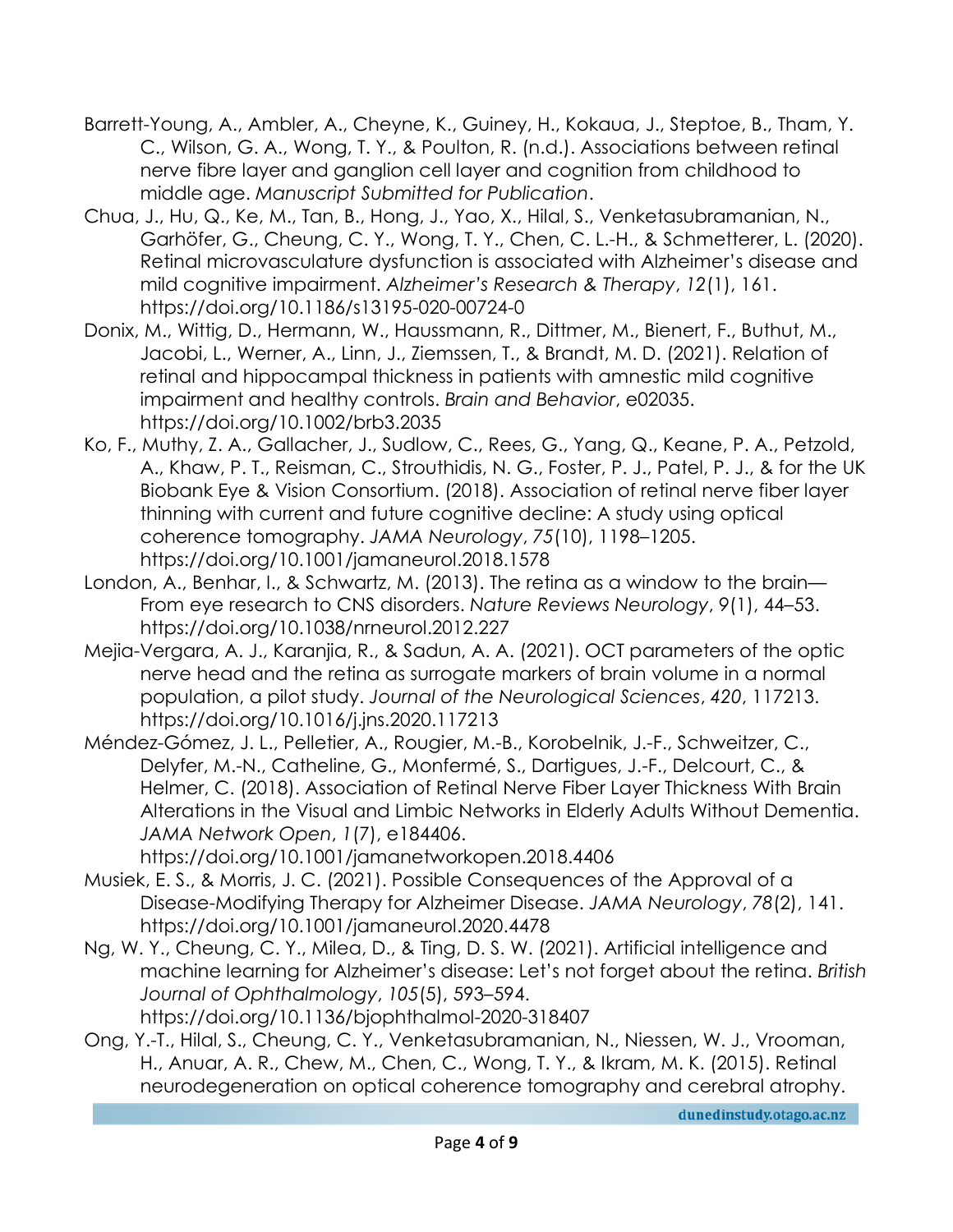*Neuroscience Letters*, *584*, 12–16. https://doi.org/10.1016/j.neulet.2014.10.010 Santos, C. Y., Johnson, L. N., Sinoff, S. E., Festa, E. K., Heindel, W. C., & Snyder, P. J.

- (2018). Change in retinal structural anatomy during the preclinical stage of Alzheimer's disease. *Alzheimer's & Dementia: Diagnosis, Assessment & Disease Monitoring*, *10*(1), 196–209. https://doi.org/10.1016/j.dadm.2018.01.003
- Uchida, A., Pillai, J. A., Bermel, R., Jones, S. E., Fernandez, H., Leverenz, J. B., Srivastava, S. K., & Ehlers, J. P. (2020). Correlation between brain volume and retinal photoreceptor outer segment volume in normal aging and neurodegenerative diseases. *PLOS ONE*, *15*(9), e0237078. https://doi.org/10.1371/journal.pone.0237078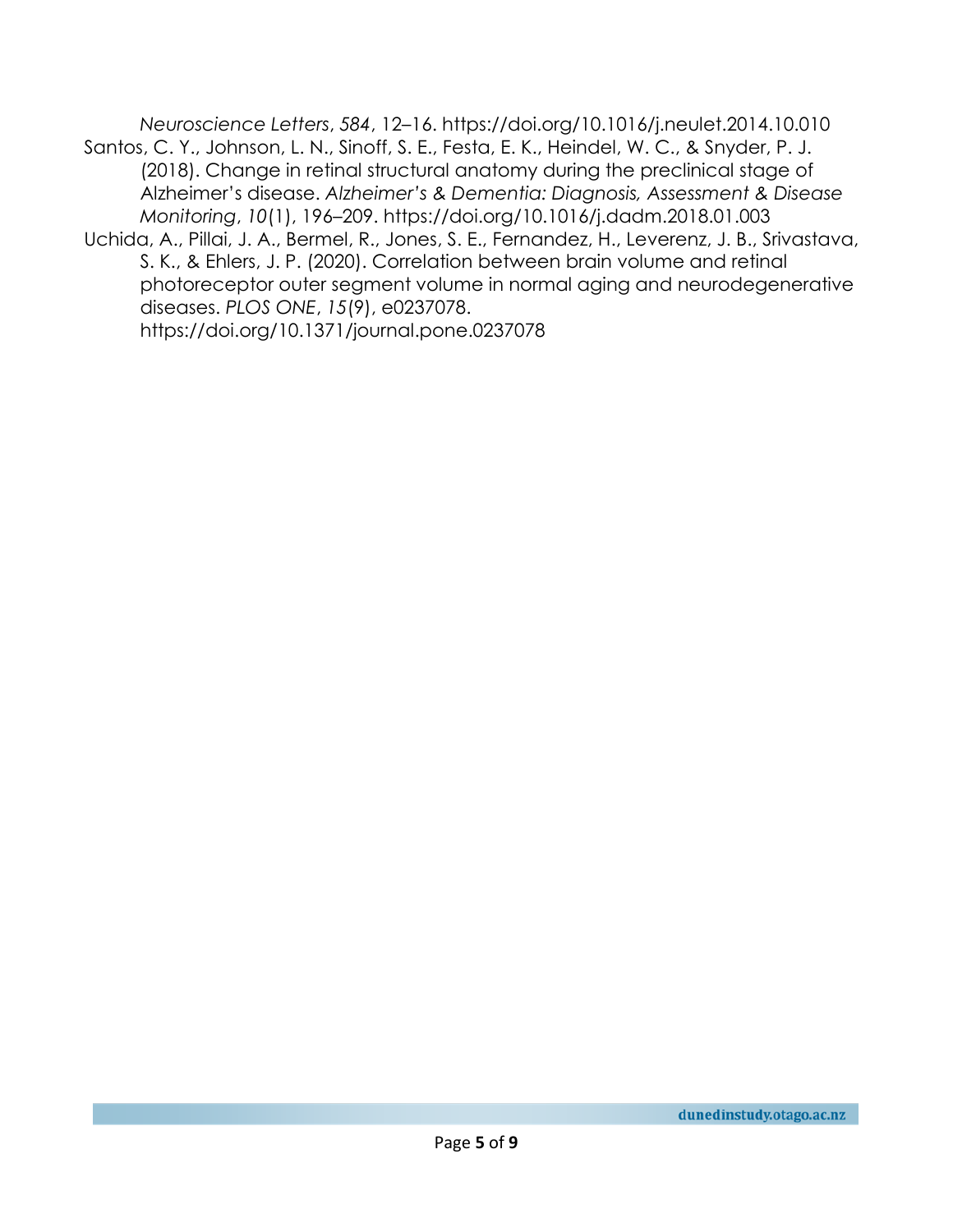## **DATA SECURITY AGREEMENT**

| <b>Provisional Paper Title</b> | Associations between retinal neuronal and microvascular<br>parameters and brain structural integrity: Is the retina a<br>biomarker of brain health? |
|--------------------------------|-----------------------------------------------------------------------------------------------------------------------------------------------------|
| <b>Proposing Author</b>        | Ashleigh Barrett-Young                                                                                                                              |
| Today's Date                   | 6/12/2021                                                                                                                                           |

## *Please keep one copy for your records and return one to the PI Sponsor*

Please initial your agreement: (customize as necessary)

| $\checkmark$ | I am current on Human Subjects Training [CITI www.citigrogram.org] or<br>equivalent.                                                                                                                                                                                                                                                                                                                                                                   |
|--------------|--------------------------------------------------------------------------------------------------------------------------------------------------------------------------------------------------------------------------------------------------------------------------------------------------------------------------------------------------------------------------------------------------------------------------------------------------------|
|              | My project is covered by the Dunedin Study's ethics approval OR I have /will<br>obtain ethical approval from my home institution (please specify).                                                                                                                                                                                                                                                                                                     |
|              | I will treat all data as "restricted" and store in a secure fashion.<br>My computer or laptop is:<br>encrypted (recommended programs are FileVault2 for Macs, and<br><b>Bitlocker for Windows machines)</b><br>password-protected<br>configured to lock-out after 15 minutes of inactivity AND<br>has an antivirus client installed as well as being patched regularly.<br>$\bullet$                                                                   |
| $\checkmark$ | I will not "sync" the data to a mobile device.                                                                                                                                                                                                                                                                                                                                                                                                         |
| $\checkmark$ | In the event that my laptop with data on it is lost, stolen or hacked, I will<br>immediately contact my PI Sponsor or Study Director, Richie Poulton<br>(richie.poulton@otago.ac.nz).                                                                                                                                                                                                                                                                  |
| $\checkmark$ | I will not share the data with anyone, including my students or other<br>collaborators not specifically listed on this concept paper.                                                                                                                                                                                                                                                                                                                  |
| ✓            | I will not post data online or submit the data file to a journal for them to post.<br>Some journals are now requesting the data file as part of the manuscript<br>submission process. The Dunedin Study Members have not given informed<br>consent for unrestricted open access, so we have a managed-access<br>process. Speak to your PI Sponsor or Richie Poulton for strategies for achieving<br>compliance with data-sharing policies of journals. |
|              | I will delete all data files from my computer after the project is complete.<br>Collaborators and trainees may not take a data file away from the office.<br>The data remains the property of the Study and cannot be used for further<br>analyses without an approved concept paper for new analyses.                                                                                                                                                 |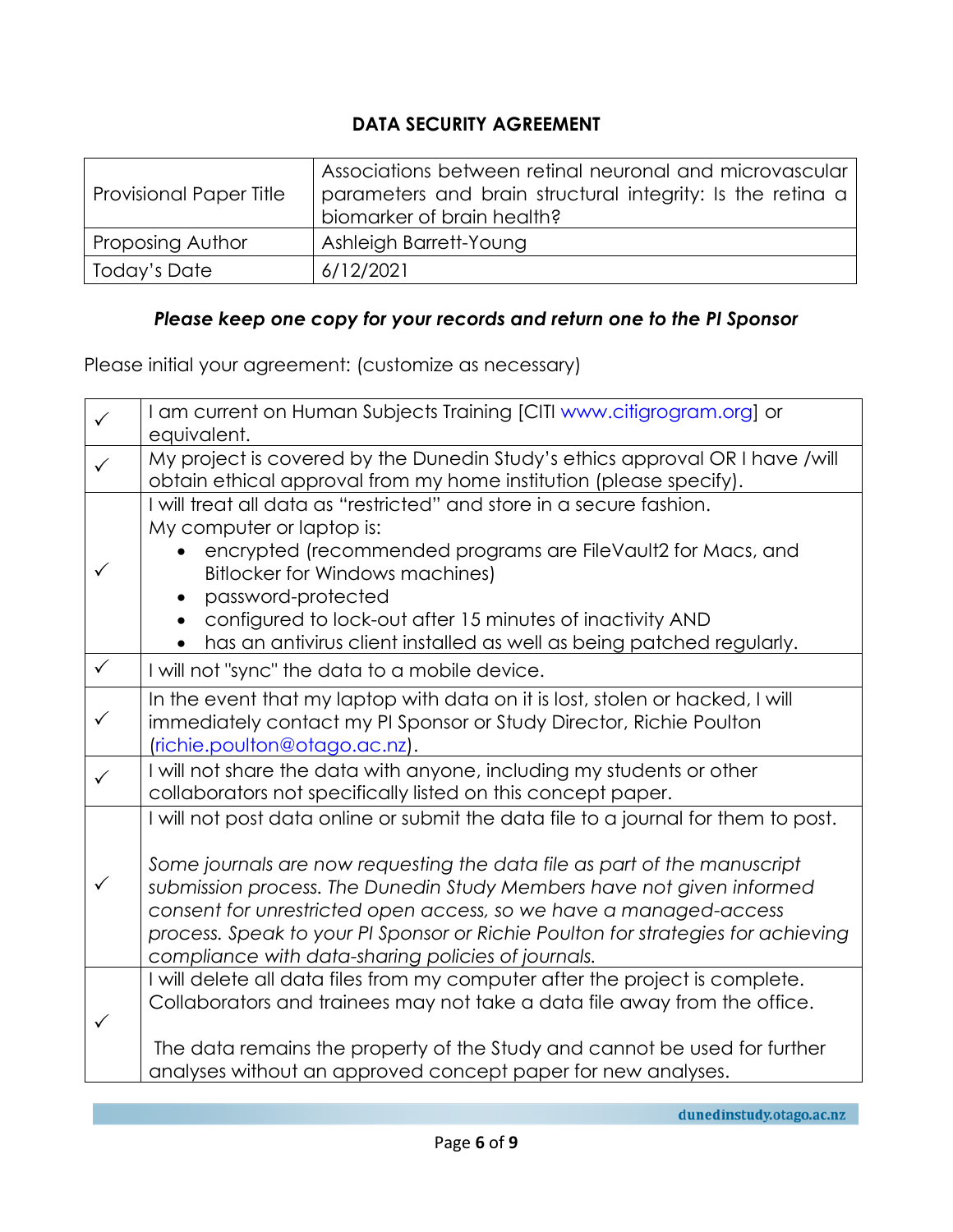**Signature: \_Ashleigh Barrett-Young\_\_\_\_\_\_\_\_\_\_\_\_\_\_\_\_\_\_\_**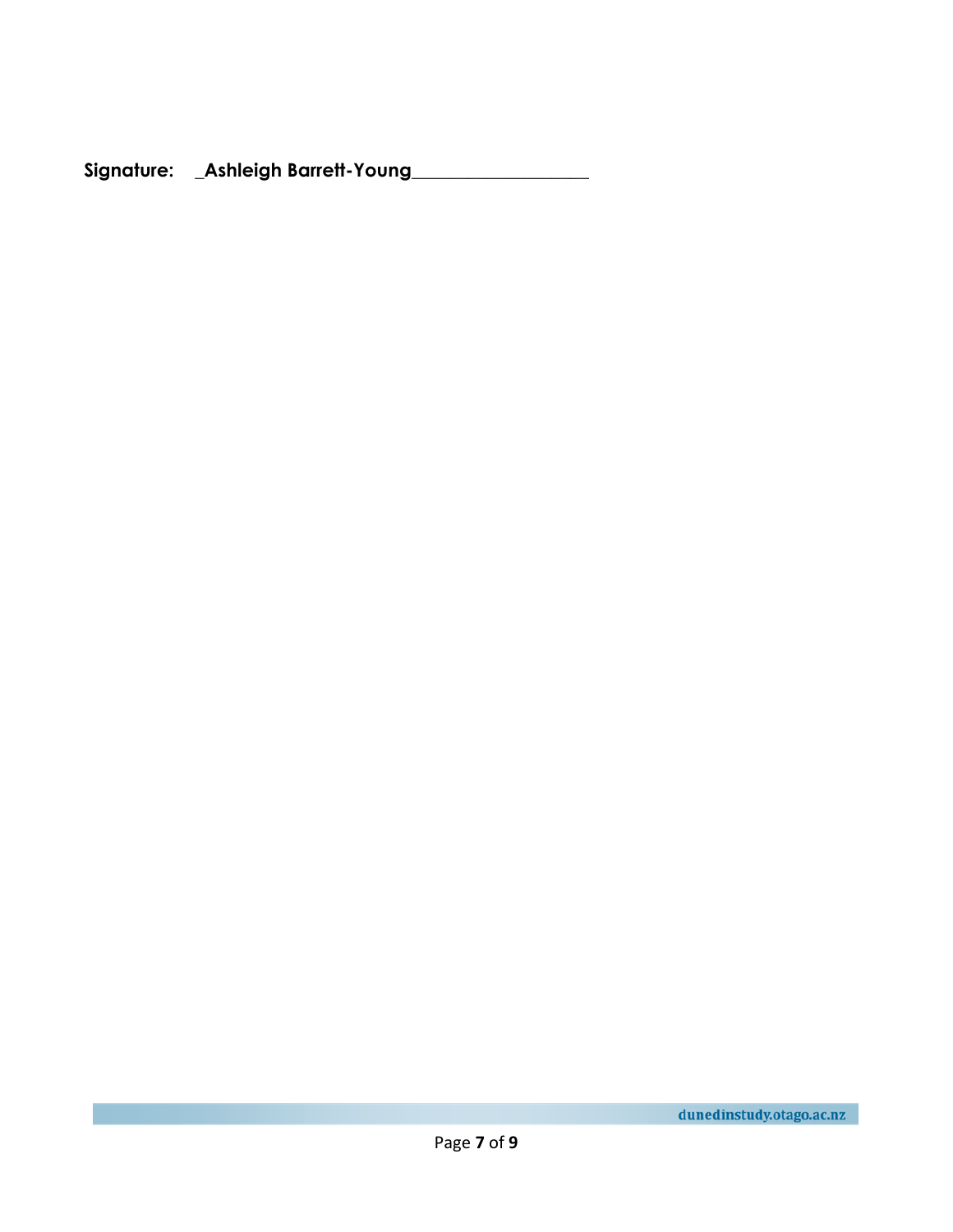### **CONCEPT PAPER RESPONSE FORM**

**A** To be completed by the proposing author:

| <b>Provisional Paper Title</b>  | Associations between retinal neuronal and<br>microvascular parameters and brain structural integrity:<br>Is the retina a biomarker of brain health?                                                                                      |
|---------------------------------|------------------------------------------------------------------------------------------------------------------------------------------------------------------------------------------------------------------------------------------|
| <b>Proposing Author</b>         | Ashleigh Barrett-Young                                                                                                                                                                                                                   |
| <b>Other Contributors</b>       | Richie Poulton, Graham Wilson, Jesse Gale, Terrie<br>Moffitt, Avshalom Caspi, Ahmad Hariri, Annchen Knodt,<br>Ross Keenan, Cliff Abraham, Tracy Melzer, Tien Yin<br>Wong, Yih Chung Tham, David Ireland, Sandhya<br>Ramrakha, Sean Hogan |
| <b>Potential Journals</b>       | <b>Molecular Psychiatry</b>                                                                                                                                                                                                              |
| Today's Date                    | 6 December 2021                                                                                                                                                                                                                          |
| <b>Intended Submission Date</b> | September 2022                                                                                                                                                                                                                           |

### *Please keep one copy for your records and return one to the proposing author*

**B.** To be completed by potential co-authors:



Approved Not Approved Let's discuss, I have concerns

Comments:

| Please check your contribution(s) for authorship: |                                                                    |  |
|---------------------------------------------------|--------------------------------------------------------------------|--|
|                                                   | Conceptualizing and designing the longitudinal study               |  |
|                                                   | Conceptualizing data collection protocols and creating variables   |  |
|                                                   | Data collection                                                    |  |
|                                                   | Conceptualizing and designing this specific paper project          |  |
|                                                   | Statistical analyses and interpretation (or reproducibility check) |  |
|                                                   | Writing                                                            |  |
|                                                   | Reviewing manuscript drafts                                        |  |
|                                                   | Final approval before submission for publication                   |  |